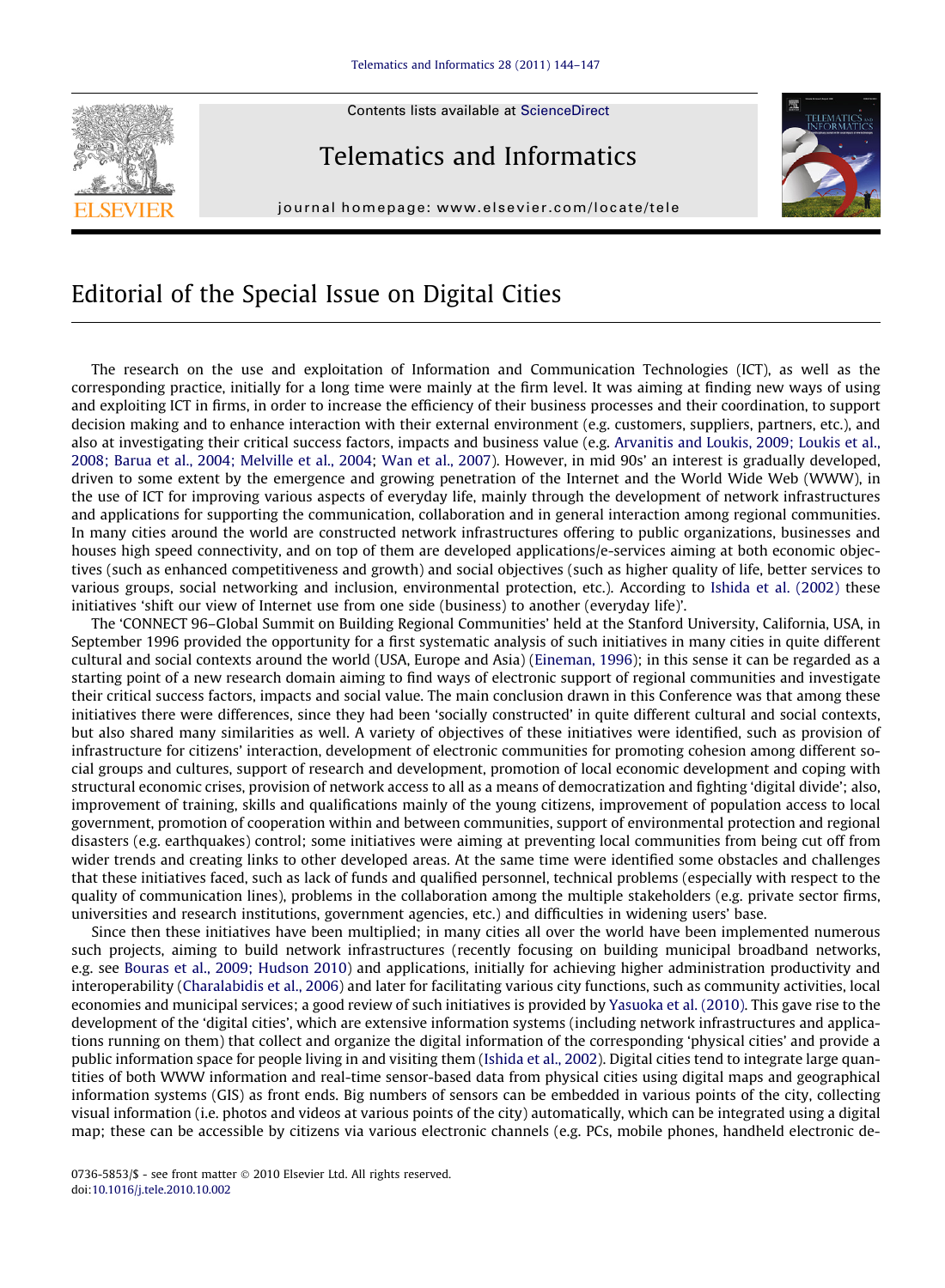vices, etc.), enabling them to 'feel' and understand better the life and activities of the city and possibly participate in them. Such an advanced 'digital city' will become an essential complement of the 'physical city' - mirroring and at the same time affecting it.

The digital cities developed so far, according to [Yasuoka et al. \(2010\)](#page-3-0), differ significantly in two basic dimensions, which can be used for categorizing them: the socio-technical and the virtual-physical dimension. On the socio-technical dimension two extreme situations can be defined: technological dominance/direction, where ICT specialists play a central role and focus on finding ways of applying advanced technologies to regional information spaces; and on the contrary social dominance/direction, where the main emphasis is on facilitating citizens' life using appropriate ICT that provide local information and enable local interactions; between them we can have various 'intermediate' situations. On the virtual-physical dimension we can also define two extreme situations: on one hand digital cities closely associated with (or even 'mirroring') the corresponding physical cities and providing functions for accessing regional information and activities; and on the other hand digital cities not directly associated with physical ones, rather resembling virtual worlds like 'Second Life', with appropriate functions for supporting interactions among specific groups of citizens or communities of interest; similarly various 'intermediate' situations exist between these two extreme ones.

Cities have been for long time of critical importance for economy and society, as they bring together (in geographic proximity) many different types of resources and people, and this allows various economic and social activities to take place efficiently. It has been argued by several scholars that the development and penetration of high speed networks would result in 'the end of geography' and therefore in the reduction of the importance of cities; however, this did not happen [\(Van den](#page-3-0) [Besselaar, 2005\)](#page-3-0). Modern ICT enable us to work, shop, learn and socialize from any location, e.g. through tele-work, e-shopping, e-learning, e-fora and blogs, so it has be predicted that this would reduce the role of proximity in physical space and face-to-face communication, which would gradually be replaced by various forms of tele-presence and virtual organizations. At the same time the emerging 'dematerialization' of production would reinforce this trend. These would reduce the importance of resources and people concentration offered by the cities and finally would result in their decline and 'disurbinization'. However, this has not been realized as many important economic and social activities continue to necessitate some persons and resources to be present at the same geographic location and at the same time; also people spend most of their income for housing, shopping and entertainment near the place where they leave. On the contrary the role of cities as economic, cultural and knowledge centers has increased. This necessitates the electronic support and enhancement of their main functions through the development of appropriate supportive citywide network infrastructures and applications/e-services in the form of 'digital cities', which tend to become of critical importance for attracting and maintaining new high value economic activity and for offering high quality of life to the citizens. It should be noted that in the past several technologies have affected significantly the structure and functions of cities, such as the streetcar ([Warner, 1978; Sheller](#page-3-0) [and Urry, 2000](#page-3-0)) and the telephone ([Pool, 1977\)](#page-3-0). So several scholars argue (based mainly on theoretical analyses) that these digital infrastructures might have severe impacts on the structure and functions of cities (e.g. [Moss, 1998; Zook et al., 2004](#page-3-0)).

Therefore much more research is required in this area. It is important to analyze systematically 'digital cities' projects in various national and cultural contexts and gain knowledge from them, which is going to be useful for improving both design and implementation of future attempts, and also for public policy making in this area. In particular, it is important to gain a deeper understanding of the main motivations and objectives of these projects, the main difficulties and challenges they faced, the business models they adopted and the role of government agencies, private sector firms, universities and research institutions, and to assess their social, economic and other city-related impact and value. Also, it is quite interesting to examine to what extent the above theoretical expectations concerning the impacts of these digital infrastructures on the structure and functions of cities will be realized.

The present 'Special Issue on Digital Cities' aims to contribute in these directions. It includes seven papers covering a variety of aspects of digital cities (implementation methodology, network infrastructures, applications, impacts) and also a variety of national and cultural contexts (Brazil, European Union, Jamaica, Korea, USA). The first two papers are dealing with digital cities implementation methodology. The introductory paper titled 'Digital Cities: Towards an integrated decision support methodology' by Emmanouil Ergazakis, Kostas Ergazakis, Dimitrios Askounis and Yannis Charalabidis initially sets the stage presenting the basic concepts of digital cities and the basic benefits they offer and reviewing the strategies of some successful cases. Then it presents a decision support methodology for developing digital cities, which has been constructed as part of the European Union project ''A network for rapid and sustainable ICT regional adoption''. Its main target group is local authorities interested in developing digital cities infrastructures, and aims to support them so as to select the most appropriate ICT interventions and best practices, integrate them into their strategic approaches and finally adopt and implement them in a rapid and sustainable way. The second paper titled 'Disruptive innovation for social change: how technology innovation can be best managed in social context' by Dong-Hee Shin and Chul-Woo Lee analyses Korea's strategy for the development of the ubiquitous city (u-city) using the Actor–Network Theory. It concludes that the implementation approach adopted by the Korean government did not pay enough attention to the participation of stakeholders in the design of the digital city. Korean case reveals the significance of participatory design in u-city development: the design of such a complex and pervasive intervention should be based on users' needs, and its design decisions should be based on community consensus. This paper has already been published in Volume 28, issue 2 ([doi:10.1016/j.tele.2010.10.002\)](http://dx.doi.org/10.1016/j.tele.2010.10.002).

The third paper titled 'An exploration of user-generated wireless broadband infrastructures in digital cities' by Catherine A. Middleton and Amelia Bryne is dealing with digital cities' network infrastructures. Initially it examines the broadband connectivity options available in digital cities and concludes that existing shortcomings create opportunities for citizens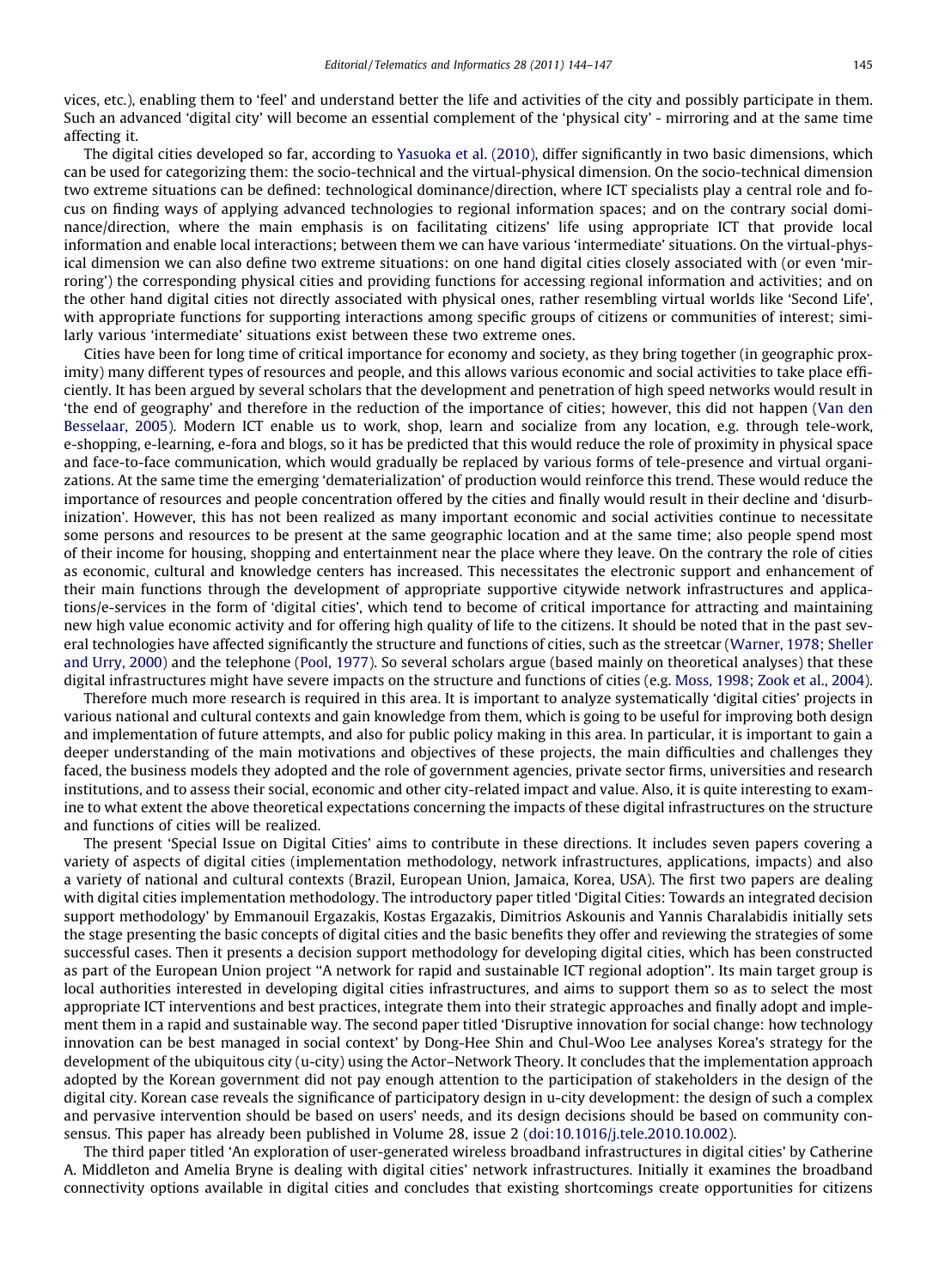<span id="page-2-0"></span>to share their own broadband connections. Then it explores the approach of Wi-Fi hotspot provider FON to create 'user-generated broadband infrastructure' and outlines some reasons why it has been unable to deliver highly robust broadband infrastructure; also it discusses ways in which users and the public sector can be involved in developing new mobile infrastructures that will meet citizens' needs. The fourth paper titled 'Digital cities of the future: Extending @home assistive technologies for the elderly and the disabled' by Charalampos Doukas, Vangelis Metsis, Eric Becker, Zhengyi Le, Fillia Makedon and Ilias Maglogiannis is dealing with digital cities' applications/e-services. It proposes a framework for extending assistive technologies for the elderly and the disabled from the indoors environment to the outdoors spaces of modern cities, based on sophisticated sensors to be placed in public spaces and mobile communications infrastructures. Sensors will interact with a vast infrastructure put out across an urban environment, especially using cell phones, GIS, GPS, public cameras and other technologies already in place. Subsequently, the data generated and transmitted can be used as input to an intelligent, context-aware infrastructure using software and hardware agents to assist the elderly and the disabled population.

The remaining three papers are dealing with the impacts of digital cities. The first of them titled 'Assessment of digital inclusion via the actor–network theory: The case of the Brazilian municipality of Pirai' by Adonai Teles and Luiz Antonio Joia presents the results of the analysis of a digital city/inclusion program implemented by the Municipality of Pirai in Rio de Janeiro state, Brazil. The Actor–Network Theory was used to investigate the formation of heterogeneous networks of actors during the implementation of the above program. It is concluded that there are different groups derived different levels of benefits: the municipal executive body, students and teachers of the public school system had big benefits, while the general public, including tradespeople and entrepreneurs, are still far from reaping the full benefits of this digital inclusion program. The second paper titled 'The challenge of e-participation in the digital city: Exploring generational influences among community telecentre users' by Arlene Bailey and Ojelanki Ngwenyama analyzes the experiences of four telecenters (=public computer and Internet access centers) in Jamaica and focuses on the role of inter-generational interactions in community telecentres in facilitating low-income, older and technology-challenged citizens to gain access to and use digital city infrastructure. Older telecentre users expand their e-literacy skills by learning from the younger users, and the social ties developed between these two groups in telecentres seem to have positive spillover effects to the wider community. The final paper titled 'A Critical Discourse Analysis of three US municipal wireless network initiatives for enhancing social inclusion' by Andrea H. Tapia, Lynette Kvasny and Julio Angel Ortiz analyzes the municipal wireless broadband Internet initiatives of three USA cities (Philadelphia, San Francisco and Chicago). It concludes that in these initiatives there is extensive use of digital inclusion rhetoric around broadband deployments, which has brought the social inclusion issue to the forefront, pushing the vendors and community-based partners toward a more favorable stance and attracting more political attention to this issue. At the same time this need for social/digital inclusion had to be combined with business realities and objectives.

The findings of the papers of this Special Issue provide interesting and useful insights into significant aspects of digital cities. With respect to digital cities implementation methodology they indicate that the need of incorporating new and sophisticated ICT in digital cities can leads to 'asymmetric' implementation teams, dominated by technological experts and with very low representation of the other stakeholders (e.g. potential users); this can be the source of many problems in the implementation of these projects and the acceptance of their products. Also, since the implementation of digital cities is complex and difficult, some local authorities (e.g. smaller ones) might not have the required capabilities for this, so it is important to systematically select and use the knowledge and experience of other local authorities that have been successful in this area, and appropriate decision support systems can be very useful for this purpose. Concerning digital cities' network infrastructures they suggest technological progress in this area has created many options, but there are still significant shortcomings which create opportunities for citizens/users-generated complementary infrastructures; however this approach has still weaknesses and problems, so improvements are necessary in order to have an efficient large scale application of it. With respect to digital cities' applications, which will be developed and run on these network infrastructures, the findings presented in this Special Issue indicate that beyond the 'classical' applications there can be many highly innovative ones, which can produce high social value, such as the extension of existing applications of assistive technologies for the elderly and the disabled from the indoors home environment to the outdoors public spaces. Finally concerning the impacts of digital cities the findings of the relevant papers indicate that they can significantly contribute to the 'digital inclusion' of various sensitive groups, such as the low-income, the elderly, the technology-challenged, the students and the teachers, in quite different national and cultural contexts. The 'mechanism' for achieving this might differ from case to case, ranging from the integration of digital cities infrastructures in the official educational system (as in the case of Pirai, Brazil) to the inter-generational interactions and influences in the public computer centers (as in the case of Jamaica). However, in some cases a compromise is needed between social/digital inclusion objectives on one hand and profitability objectives of the involved private firms on the other.

## References

Arvanitis, S., Loukis, E., 2009. ''Information and Communication Technologies Human Capital, Workplace Organization and Labour Productivity in Greece and Switzerland: A Comparative Study Based on Firm-level Data". Information Economics and Policy 21, 43–61.

Barua, A., Konana, P., Whinston, A.B., Yin, F., 2004. An Empirical Investigation of Net-Enabled Business Value. MIS Quarterly 28 (4), 585–620.

Bouras, C., Gkamas, A., Papagiannopoulos, J., Theophilopoulos, G., Tsiatsos, T., 2009. Broadband municipal optical networks in Greece. A suitable business model. Telematics and Informatics 26 (4), 391–409.

Eineman, E. (1996), ''CONNECT 96 - Global Summit on Building Regional Communities", Conference Report, Stanford University, California, USA.